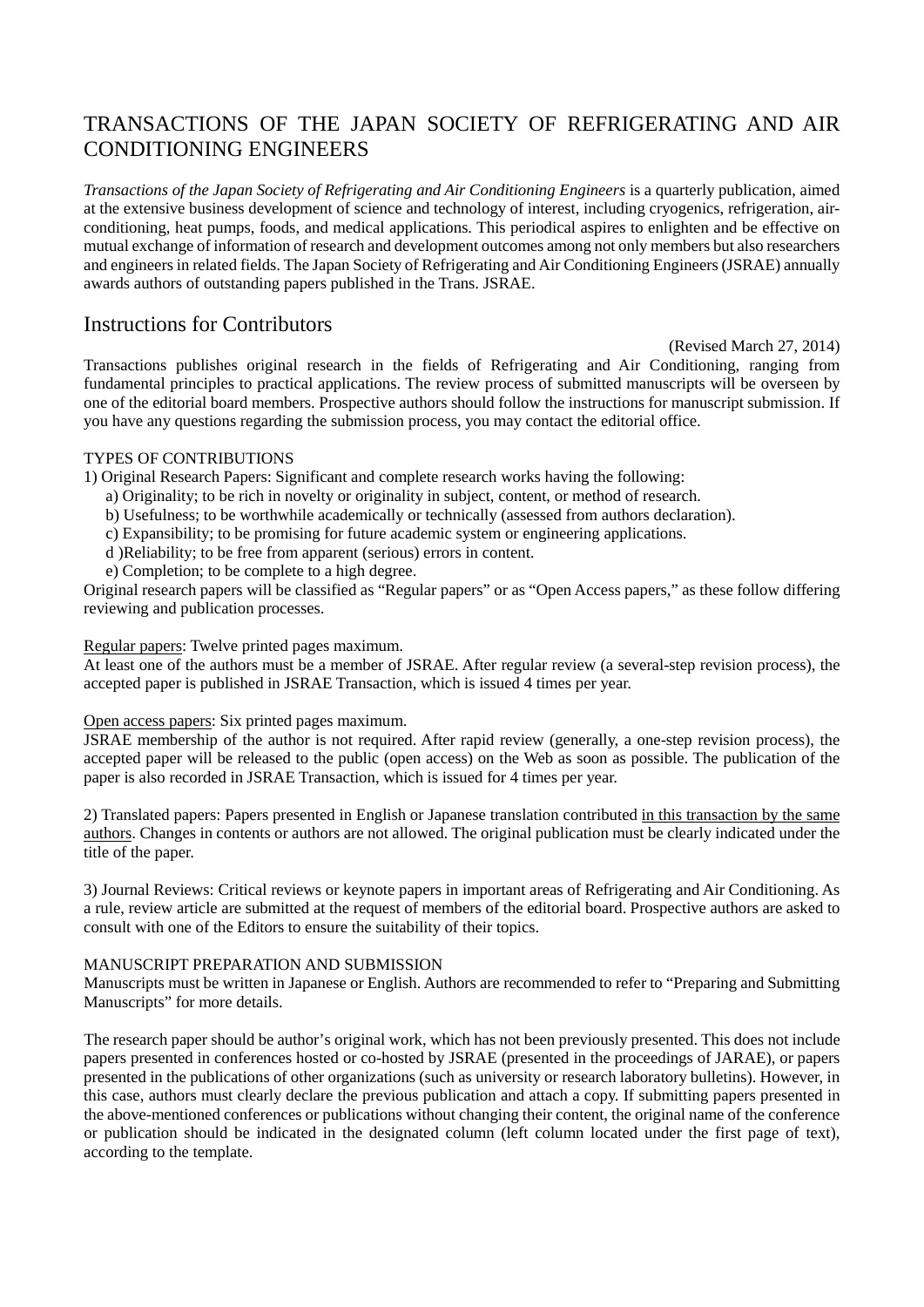Manuscripts must be written in English and typed in two columns, with 58 lines per column on numbered pages of A4 or US letter size. Margins are to be 30 mm from the top, 27 mm from the bottom, 24 mm from the right and left, and the gap between columns is to be 12 mm. All figures and tables should be included in the most appropriate locations within the main text and not placed on separate pages. A slight difference in the number of lines is permitted. Authors are recommended to use the template or to refer to recent issues for style guidance. A template (Microsoft Word) and online journal volumes are available:

[http://www.jsrae.or.jp/touko/e\\_template2014\\_0401\\_temporary.docx](http://www.jsrae.or.jp/touko/e_template2014_0401_temporary.docx) [https://www.jstage.jst.go.jp/browse/tjsrae/advpub/0/\\_contents/-char/ja/](https://www.jstage.jst.go.jp/browse/tjsrae/advpub/0/_contents/-char/ja/)

#### Preparation of Manuscripts

- 1) Title and authors: This should contain the following items in the given order:
	- (a) Title
	- (b) Author's names (given name, middle initial and surname), affiliations and addresses. If authors' affiliations differ, these should be identified by the use of superscripts \*, \*\*, etc. Identify the corresponding author by indicating "†" and give their fax number and e-mail address.
- 2) Summary: A concise and factual abstract is required. The abstract should briefly state the purpose of the research, the principal results, and the major conclusions. An abstract is often presented separately from the article, so it must be able to stand alone. For this reason, references should be avoided. Also, non-standard or uncommon abbreviations should be avoided; however, if essential, abbreviations must be defined upon their first mention within the abstract itself. The abstract must not exceed 200 words. The use of Times New Roman 9 pt font with 10 pt spacing between the lines is recommended. Before typing, an indent of two characters spaces should be introduced.

For keywords, select 5 to 8 English words that express the main theme and make it easy to determine the content of the research paper. Select two keywords from the vocabulary table provided from JSRAE and list them as the first keywords. Capitalize the first letter of the keyword. The font size must be 10 pt. Take one blank line from Summary for the correct spacing.

- 3) Main Text: Main headings will be Introduction, Nomenclature, Theory, Experimental, Results, Discussion, Conclusions, and References. Leave a blank line above and below each main heading. Main heading are to be typed in 11 pt font and centered.
- 4) Section heading; Left-aligned, typed in 10 pt font, leave a blank line above the heading.
- 5) Term heading; Left-aligned, typed in 10 pt font, do not leave any blank lines above or below this level heading.
- 6) Small headline: Typed in 10 pt font, the text begins on the same line as the headline, after two character blanks.
	- (a) Equations: Mathematical equations should be numbered serially, such as  $(1)$ ,  $(2)$ ,  $(3)$ . Cite as Eq.  $(1)$ , Eqs. (3)–(5). Spell out "Equation" if it appears at the beginning of a sentence.
		- (b) Figures and Tables: Each figure and table must have a caption. Numbers should be given as Fig.1, Fig.2, Table 1 (photos are included in figures). Cite as Fig.1, Figs. 1–3, or Table 1. If it appears at the beginning of a sentence, it should be indicated as Figure 1 or Figures 1–3, without abbreviation.
		- (c) For titles of tables and figures, use 10 pt Times New Roman and capitalize only the initial word. In addition, titles of tables and figures should be written after the number of table (figure), keeping one character blank. Figures, tables, and photos should be clear enough to be printed and the characters in the figures and tables are to be in a font larger than 9 pt. For titles of abscissa and longitudinal axes of charts, use a 10 pt font. Photos should be of sufficient sharpness for high-quality printing. Leave a blank line above and below each figure or table.
		- (d) Literature: Cite in the text by use of superscripts  $(1, 1-3)$ , etc.).
		- (e) Units: The use of SI units is recommended. For example; *k* [W/(m K)] or *k* [Wm<sup>−</sup>1K−1], *k* = 0.58 W/(m K) or  $k = 0.58$  Wm<sup>-1</sup>K<sup>-1</sup>.
		- (f) Chemical Nomenclature: Use IUPAC or Chemical Abstract conventions. As for abbreviations of chemical compounds, follow internationally common usage. If necessary, make a note in the main body or footnote. For the names of enzymes, follow the rules of the International Union of Biochemistry. For refrigerant numbers, insert a half space (or a one-quarter space) between R and the symbol, e.g., R 134a.
- 7) Nomenclature: List symbols in alphabetical order with their definition and SI units. Greek letters, subscripts, and superscripts should follow Roman symbols.
- 8) References: Arrange references in order of their appearance in the main text of the manuscript. Refer to the following instruction and examples. References should appear in 9 pt font.
	- (a) Journals; Name of author(s), Paper title, Name of journal, Year of publication, Volume (number), Pages (first and last page). Write Journal name in Italics and Volume in Bold face.
	- (b) Books; Name of author(s), Title of Book, Volume (not necessary if it is complete in one volume),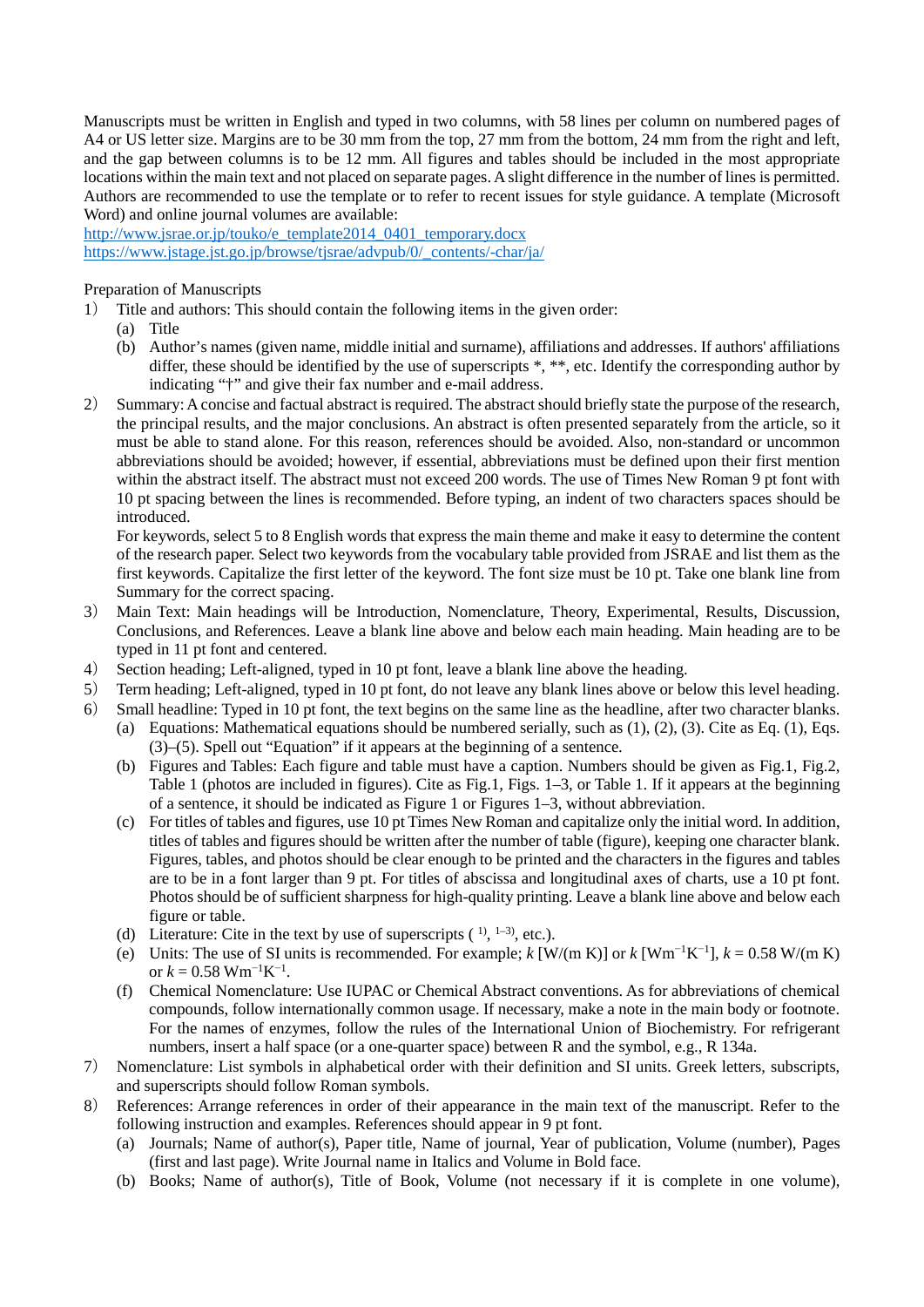revision(editor), Year of publication, Publisher, Place of publication, quoted pages (first and last page).

- (c) Proceedings; Name of author(s), Name of proceedings, Place and Year of the conference, Volume, Pages (first and last page).
- (d) Engineering data (brochure) ; Name of engineering data: Company name of publication, (Publication year, month)
- (e) Patent; Name of inventor, Name of invention, the year of invention, patent number, application and/or registration.
- (f) Web site; URL of web site: (year and month of quotation)

An important note for authors citing articles written in Japanese. When referring to such references, add "(in Japanese)" at the end of each description. If the cited work has an official English translation, authors are requested to reference that translation. However, if the cited work does not have an official translation, authors are requested to translate the citation information into English and provide both English and Romanized Japanese. (See the following example 3 )

Examples:

- 1) Tanaka, T., Study on Refrigeration, Transactions of the Japan Society of Refrigerating and Air Conditioning Engineers, 2009, 26 (1), pp. 42–53. (in Japanese)
- 2) Kaushik, S.C. and Arora, A., Energy and Energy Analysis of Single Effect and Series Flow Double Effect Water-Lithium Bromide Absorption Refrigeration Systems, International Journal of Refrigeration, 2009, 32 (6), pp. 1247–1258.
- 3) Reito, K., Dehumidification Behavior of Desiccant Rotor (Deshikanto rota no jyoshitsu kyodou), *Bunri gijyutsu*, 2009, **20** (1), pp. 142–153. (in Japanese)
- 4) Tanaka, T., "Refrigerating Machine," 1996, Japan Publishing Co., Tokyo, pp. 40–42. (in Japanese)
- 5) Ito, J., "Air Conditioning," Vol. 3, 2nd ed., (ed. by T. Tanaka), 1983, Air Conditioning Press, Tokyo, pp. 45– 46. (in Japanese)
- 6) Franks, F., "Effects of Low-temperatures on Biological Membranes," (ed. by Morris, G. J. and Clarke, A.), 1991, Academic Press, London, pp. 3–19.
- 7) Kriss, A. E. (Translated from Russian by Shewan, J. M. and Kabata, Z.), "Low Temperature Preservation Foods" , 1996, Oliver and Boyd, Edinburgh, UK, pp. 43–51.
- 8) Lorentzen, G., Proceedings of New Applications of Natural Working Fluids in Refrigeration and Air Conditioning, Hannover, Germany (1994), pp. 23–36.
- 9) Jansen, M. J. P. Engels, F. L. M. and Kuijpers, L. J. M., Proc. 19th Int. Cong. Refrig., Hague, Netherlands (1995), Vol. IVb, pp.860–867.
- 10) Reito, T. and Kucho, H., Proceedings of 2003 JSRAE Annual Conference, Tokyo (2003), pp. 1–4. (in Japanese)
- 11) Reito, T. and Kucho, H., "Refrigerator," 2002, US Patent 1234567.
- 12) Reito, T. and Kucho, H., "Jositsu souchi," 2008, Japanese Patent Disclosure 2005–142656.
- 13) [http://www.jsrae.or.jp/ \(](http://www.jsrae.or.jp/)Jan., 2014)

Manuscripts should be submitted by internet mail (email) or post, together with their cover sheets. The cover sheet format can be downloaded from the Society website. After submission, JARAE will send a receipt to the author no later than one week after receiving author's manuscript. If authors do not receive a receipt from JARAE, please be sure to inquire. In addition, if the manuscript is to be submitted after obtaining the permission of contribution, authors accept responsibility for proofreading.

- 1) Via internet mail (email): Authors must submit their manuscript and cover sheet in PDF format. If supplemental documents, such as conference papers, cannot be converted into PDF format, it will be possible to send them by post.
- 2) By post: Authors must submit three copies of their manuscript (two copies are permissible for reprints) to the editorial office.

The Editorial Office Editorial Board Section of Transactions Japan Society of Refrigeration and Air Conditioning Engineers Nihonbashi-Otomi Bldg. 5F, 13–7, Nihon-bashi Odenma-cho, Chuo-ku, Tokyo, 103-0011 Japan